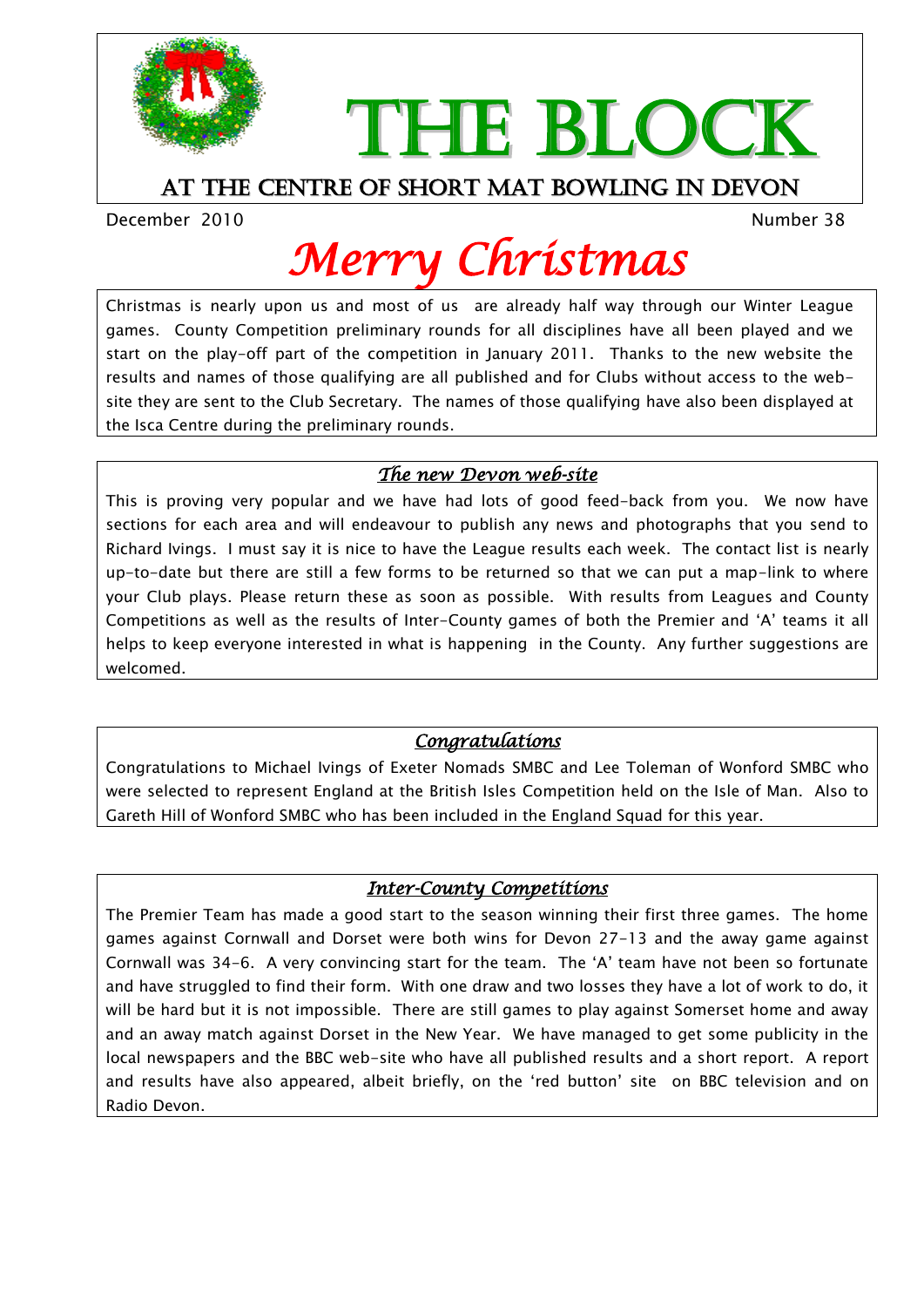### *News from the Clubs*

#### *New Club*

Welcome to Uffculme SMBC who have just registered 23 members. The Secretary is Jenny Dyson 01884840953 so please include them in any invitations you are sending out for friendlies or competitions.

Colyton S.M.B.C. held their annual Carnival Triples on Saturday 9th October in Colyton Town Hall. Twenty teams from Devon, Dorset, Somerset and Wiltshire took part. Although the games were very competitive everyone enjoyed the friendly atmosphere in which the games were played. All the teams played four games and the winning team of Bernard Tarr, John and Elsie Berry from Long Sutton were the only team to win all four games. The Exeter Nomads team of David Eastwood, David German and Martin Conabeer were the runners-up, losing just one game to Long Sutton. Next year's tournament will be on Saturday 8th October 2011. Ken Spiller Colyton SMBC.

#### *The East Devon & District League*

The Evening League is only about a quarter through so not yet time for a balanced view. Current leaders, West Hill and Colyton in second place can take confidence from their good start to the season, the latter in their first season back in the top division. They have however played one more game than last year"s top three, Beer, Musbury and Awliscombe so many tight fixtures yet to come. In Division two Sidbury and Awliscombe's 'B' team have maxumum points including two away wins and hold the top two places.

This League will end early February and will be followed by the Knock-out cup which was successfully introduced last season. Hopefully some of the evening teams which did not take part last year will join us this time; invitations will be extended to Afternoon League teams, as well as those who are in the area but not in the leagues.

The Afternoon League also reflects the vagaries of the early fixtures; Beer have taken over the top place which they held throughout last year. Behind them in second place newly promoted Awliscombe "B" have started well. Division 1 has always been competitive with just 2 or 3 points covering 6 or 7 teams so shot difference is normally crucial in deciding relative positions. A sideeffect of this is that newly promoted teams take a while to acclimatise, but Colyton and Lyme Regis are still well in touch.

In Divison 2 Musbury have been in the top part of the table since they returned to the Afternoon league three years ago, and currently lead followed closely by Sidbury and Seaton Cliff "A" who are looking to return to their last season's division 1 status. Combe St. Nicholas and Sidford have also started well. But a long way to go yet!!

Finally why the "and District"? Our leagues also include teams from Somerset, Combe St. Nicholas and Chard, and Dorset, Lyme Regis and our open events are supported by teams from well outside East Devon. They are all welcome participants. Chris Young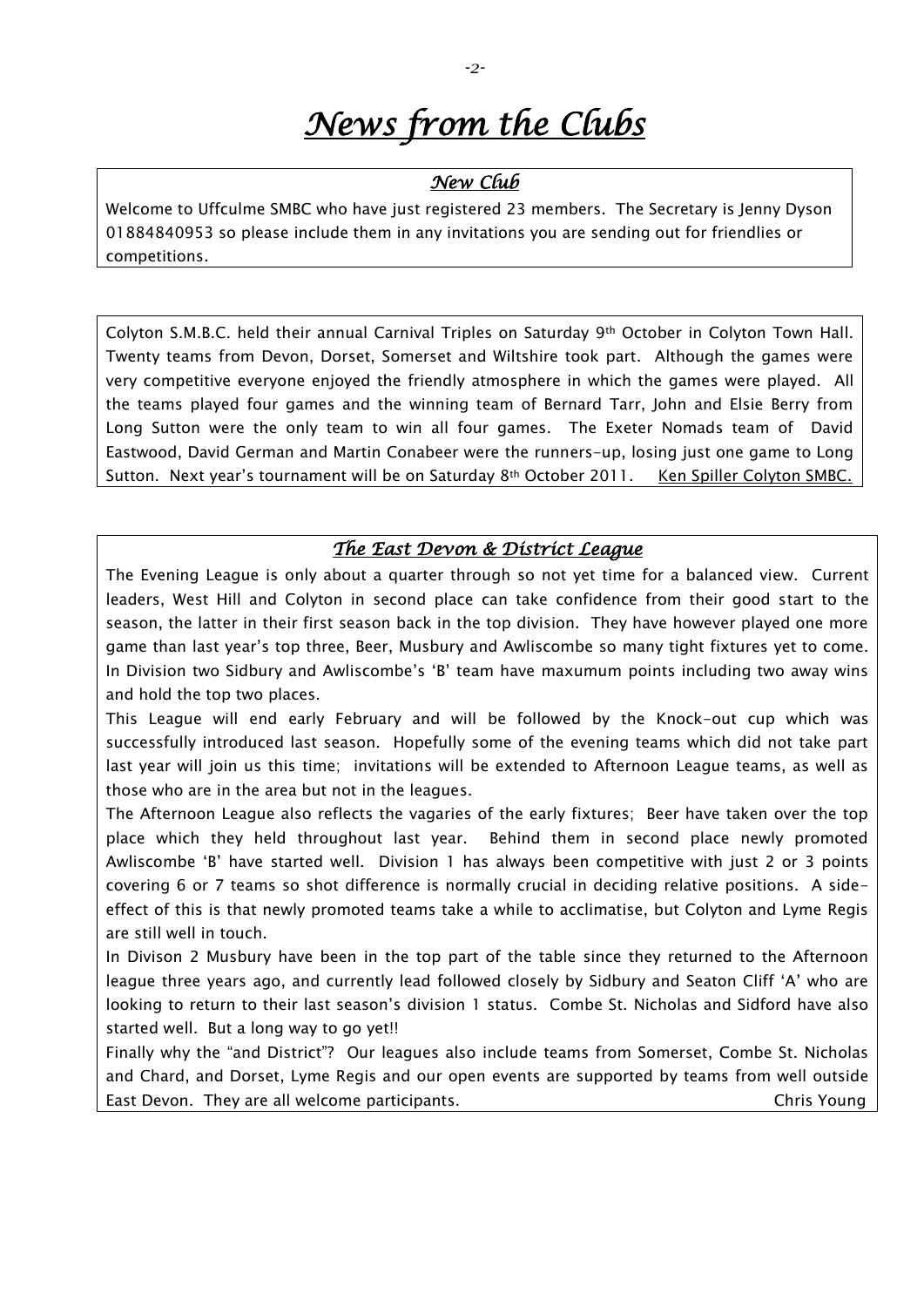#### *Christmas Hamper*

Once again this proved very popular and the winner of the Hamper this year was Mary Wakley of Christow S.M.B.C. and the bottle of Single malt whisky was won by Myrtle Glanvill of Exeter Nomads S.M.B.C.. Thank you to everyone who supported this draw. All the profit raised goes back to the County to help with the cost of hiring the venue at Isca Bowling Centre for all County Competitions and getting information out to all the Clubs.

#### *Devon Under-18's Singles competition*

This took place at Isca Bowling Centre on Sunday 7th November and what a delight to watch. We only have 20 under 18"s in the County at the moment so it was nice to see six of them take part this year with ages ranging from. Those taking part were Oliver White (Loddiswell SMBC), Nick Wyatt (Bow SMBC) and Mathew Avery, Mark Avery, George Main and Elliott James (all from Yarnscombe SMBC). Their ages ranged from Oliver White aged 12 years to Elliott James aged 17 years. There were two groups of three so each player had two games in the round robin with the top two going through to play a semi-final. All of the youngsters put up excellent performances but experience played its part and the semi-finalists were Mathew Avery and Elliott James, both from Yarnscombe SMBC who were drawing after the tenth end and had to play an extra end with Elliott coming through as the winner and George Main from Yarnscombe SMBC and Nick Wyatt from Bow SMBC in the second semi-final where George came through as the winner. Elliott and George will play the final on AGM day (16<sup>th</sup> April) at Isca Bowling Centre. If you want to see the future for our County come and give them your support. Well done to all the boys – we are very proud of you.

#### *Rule Books*

I hope by the time you read this I will have received a new supply of Rule Books. I apologise to those of you who have had to wait for supplies but ESMBA had to reprint this edition and we have had to wait for delivery . The cost is £2.00 plus postage - available from Irene Smith.

#### *"BBC Radio Devon Air Ambulance Appeal"*

On Thursday 20th January, BBC Radio Devon is holding another of its "Test the County" nights in aid of their ongoing Air Ambulance Appeal. The aim of the appeal is to raise £600,000 to complete the purchase of a brand new Air Ambulance for Devon. I have been asked to pass this information on to Clubs in Devon. If you or your Club wish to take part you will need a Test the County Pack for each team of up to four players. Each pack cost £5. Simply send a cheque payable to BBC Radio Devon Air Ambulance Appeal along with your team name(s) and address to Test the County, BBC Radio Devon, PO Box 1034, Exeter EX4 4DB and they will send you everything you need. More information can be obtained on the BBC Radio Devon web-site.